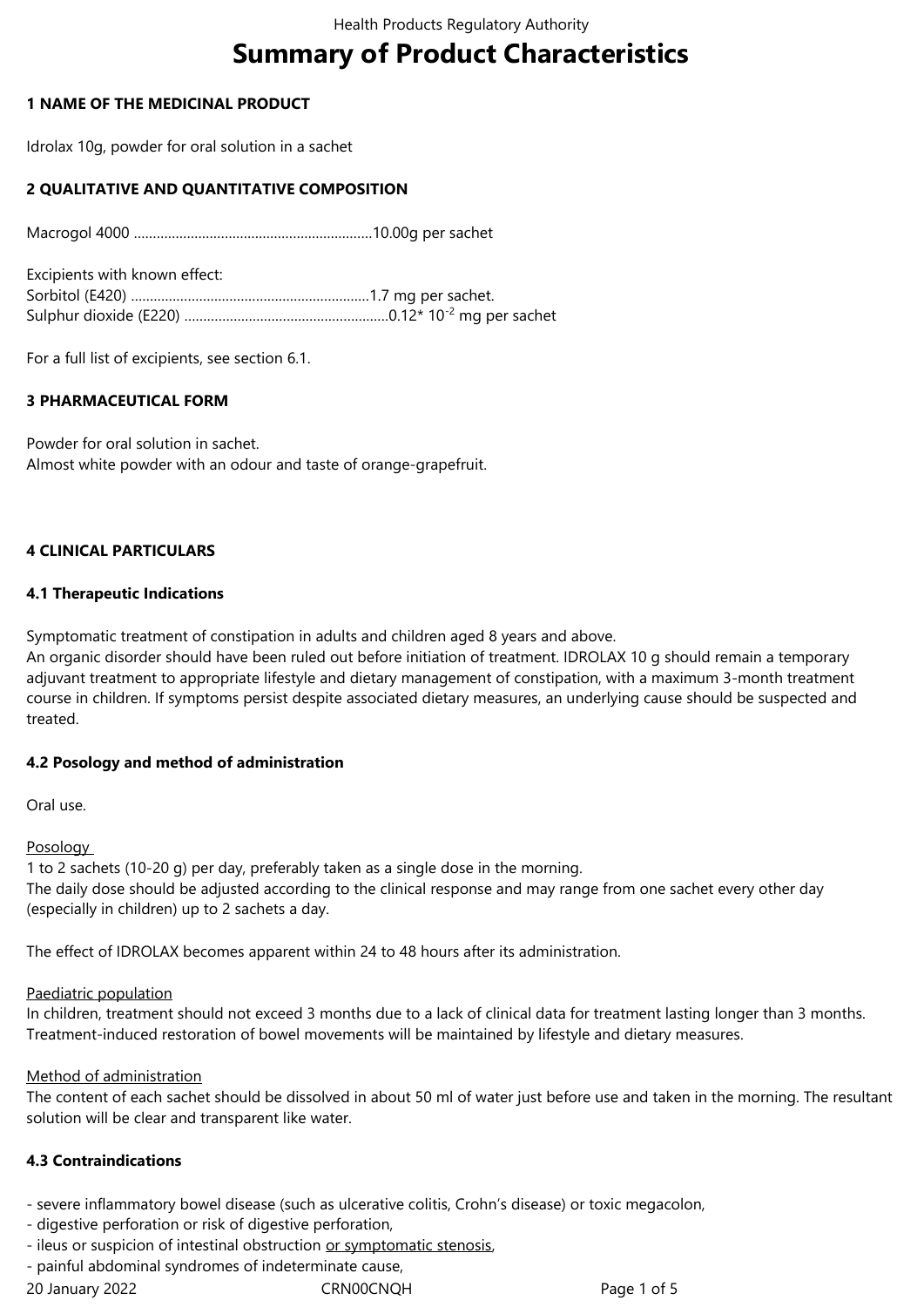# Health Products Regulatory Authority

- hypersensitivity to the active substance or to any of the excipients listed in section 6.1

# **4.4 Special warnings and precautions for use**

# Special Warnings

The treatment of constipation with any medicinal product is only an adjuvant to a healthy lifestyle and diet, for example:

- increased intake of liquids and dietary fibre,

- advice on appropriate physical activity and rehabilitation of the bowel reflex.

An organic disorder should have been excluded before initiation of treatment.

This medicine contains macrogol (polyethylene glycol). Hypersensitivity (anaphylactic shock, angioedema, urticaria, rash, pruritus, erythema) to drugs containing macrogol (polyethylene glycol) have been reported, see section 4.8.

This medicine contains sulphur dioxide, which may rarely cause severe hypersensitivity reactions and bronchospasm.

This medicine contains 1.7 mg of sorbitol in each sachet. This medicine contains less than 1 mmol sodium (23 mg) per sachet, that is to say essentially "sodium-free".

In case of diarrhoea, caution should be exercised in patients at risk of disturbances of water-electrolyte balance (e.g. the elderly or patients with impaired hepatic or renal function or patients taking diuretics) and electrolyte control considered.

Use with caution in patients with impaired gag reflex and patients prone to regurgitation or aspiration. Cases of aspiration have been reported when extensive volumes of polyethylene glycol and electrolytes were administered with nasogastric tube. Neurologically impaired children who have oral-motor dysfunction are particularly at risk of aspiration.

In patients withswallowing problems, who need the addition of a thickener to solutions toenhance an appropriate intake, interactions should be considered, see section4.5.

## Precautions for use

IDROLAX does not contain a significant quantity of sugar or polyol and can be prescribed to diabetic patients or patients on a galactose-free diet.

## **4.5 Interaction with other medicinal products and other forms of interactions**

There is a possibility that the absorption of other medicinal products could be transiently reduced during use with IDROLAX, particularly medicinal products with a narrow therapeutic index or short half-life such as digoxin, anti-epileptics, coumarins and immunosuppressive agents, leading to decreased efficacy.

IDROLAX may result in a potential interactive effect when used with starch-based food thickeners. The polyethylene glycol (PEG) ingredient counteracts the thickening effect of starch, effectively liquefying preparations that need to remain thick for people with swallowing problems.

## **4.6 Fertility, pregnancy and lactation**

**Pregnancy** 

Animal studies do not indicate direct or indirect harmful effects with respect to reproductive toxicity (see section 5.3). There are limited amount of data (less than 300 pregnancy outcomes) for the use of IDROLAX in pregnant women. No adverse effects during pregnancy are anticipated, since systemic exposure to IDROLAX is negligible. IDROLAX can be used during pregnancy.

## **Lactation**

There are no data on the excretion of IDROLAX in breast milk. No effects on the breast fed newborn/infant are anticipated since the systemic exposure of the breast-feeding woman to macrogol 4000 is negligible. IDROLAX can be used during breast feeding.

## Fertility:

No fertility studies were conducted with IDROLAX however since macrogol 4000 is not significantly absorbed no effect on fertility is anticipated.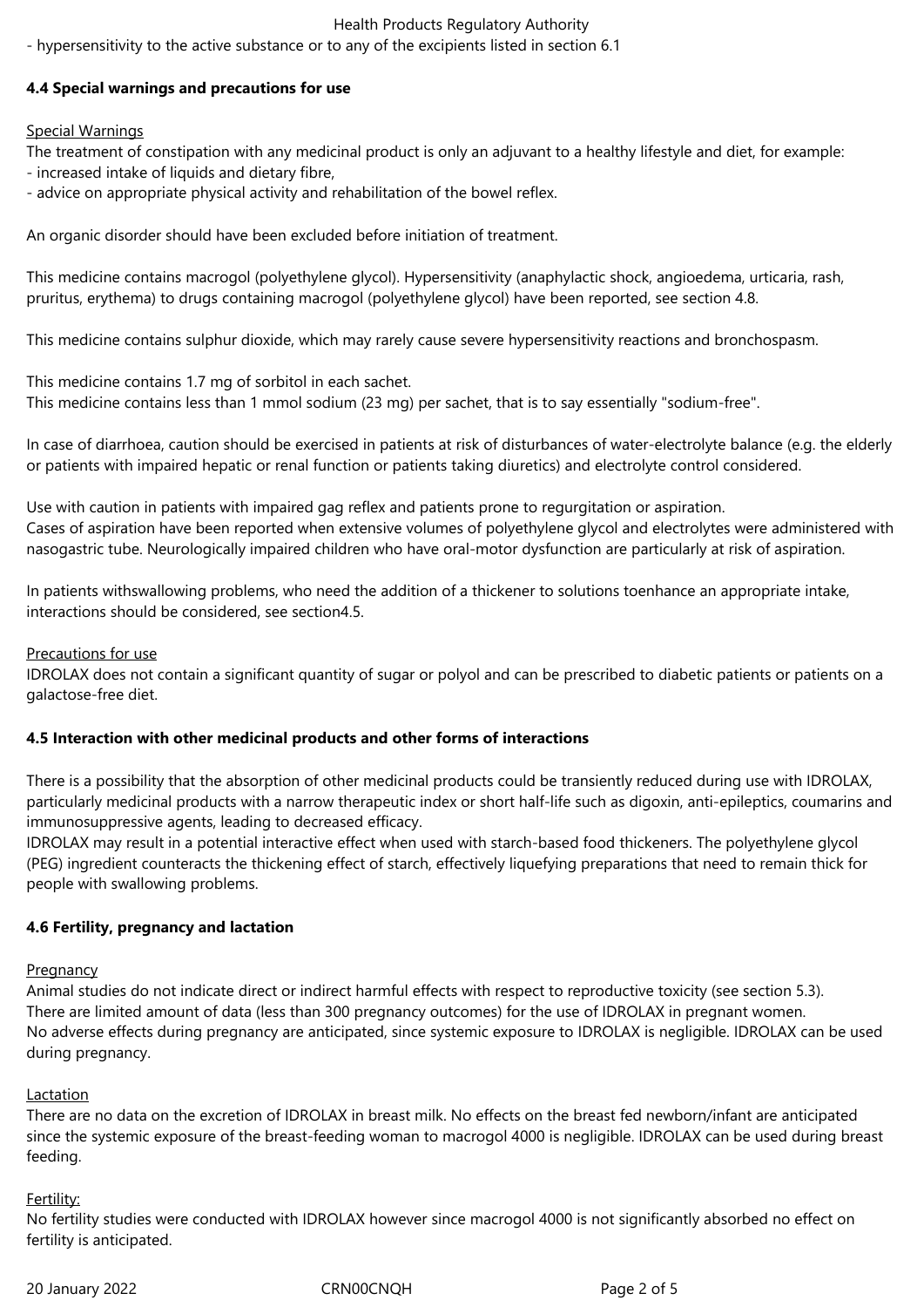No studies on the effects on the ability to drive and /or use machines have been performed.

## **4.8 Undesirable effects**

Adverse Drug Reactions are listed under headings of frequency using the following categories: Very common (≥1/10); common (≥1/100 to <1/10); uncommon (≥1/1,000 to <1/100); rare (≥1/10,000 to <1/1,000); very rare (<1/10,000); not known (cannot be estimated from the available data).

## **Adult population**:

The undesirable effects listed in the table below have been reported during clinical trials (including 600 adult patients) and post-marketing use. Generally, adverse reactions have been mostly mild and transitory and have mainly concerned the gastrointestinal system:

| <b>System Organ Class</b>                 | <b>Adverse reactions</b>                                                              |
|-------------------------------------------|---------------------------------------------------------------------------------------|
| <b>Gastrointestinal disorders</b>         |                                                                                       |
| Common                                    | Abdominal pain                                                                        |
|                                           | Abdominal distension                                                                  |
|                                           | Diarrhoea*                                                                            |
|                                           | Nausea                                                                                |
| Uncommon                                  | Vomiting                                                                              |
|                                           | Defaecation urgency                                                                   |
|                                           | Fecal incontinence                                                                    |
| <b>Metabolism and Nutrition Disorders</b> |                                                                                       |
| Not known                                 | Electrolytes disorders (Hyponatremia, Hypokalaemia) and or dehydration, especially in |
|                                           | elderly patients                                                                      |
| <b>Immune system disorders</b>            |                                                                                       |
| Not known                                 | Hypersensitivity (Anaphylactic shock, Angioedema, Urticaria, Rash, Pruritus, Erythema |

## **Paediatric population:**

The undesirable effects listed in the table below have been reported during clinical trials including 147 children aged from 6 months to 15 years and post-marketing use. As in adult population, adverse reactions have generally been mostly mild and transitory and have mainly concerned the gastrointestinal system:

| <b>System Organ Class</b>         | <b>Adverse reactions</b>                                                     |
|-----------------------------------|------------------------------------------------------------------------------|
| <b>Gastrointestinal disorders</b> |                                                                              |
| Common                            | Abdominal pain                                                               |
|                                   | Diarrhoea*                                                                   |
| <b>Uncommon</b>                   | Vomiting                                                                     |
|                                   | Abdominal distension                                                         |
|                                   | Nausea                                                                       |
| <b>Immune system disorders</b>    |                                                                              |
| Not known                         | Hypersensitivity (Anaphylactic shock, Angioedema, Urticaria, Rash, Pruritus) |
|                                   |                                                                              |

\* Diarrhoea may cause perianal soreness

## Reporting of suspected adverse reactions

Reporting of suspected adverse reactions after authorisation of the medicinal product is important. It allows continued monitoring of the benefit/risk balance of the medicinal product. Healthcare professionals are asked to report any suspected adverse reactions via HPRA Pharmacovigilance Website: www.hpra.ie

## **4.9 Overdose**

Diarrhoea, abdominal pain and vomiting have been rep[orted. In case](http://www.hpra.ie/)s of severe diarrhoea, weight loss and electrolytes imbalance may occur.

Diarrhoea due to excessive dosing disappears when treatment is temporarily interrupted or the dosage is reduced.

Excessive fluid loss by diarrhoea or vomiting may require correction of electrolyte disturbances.

20 January 2022 CRN00CNQH Page 3 of 5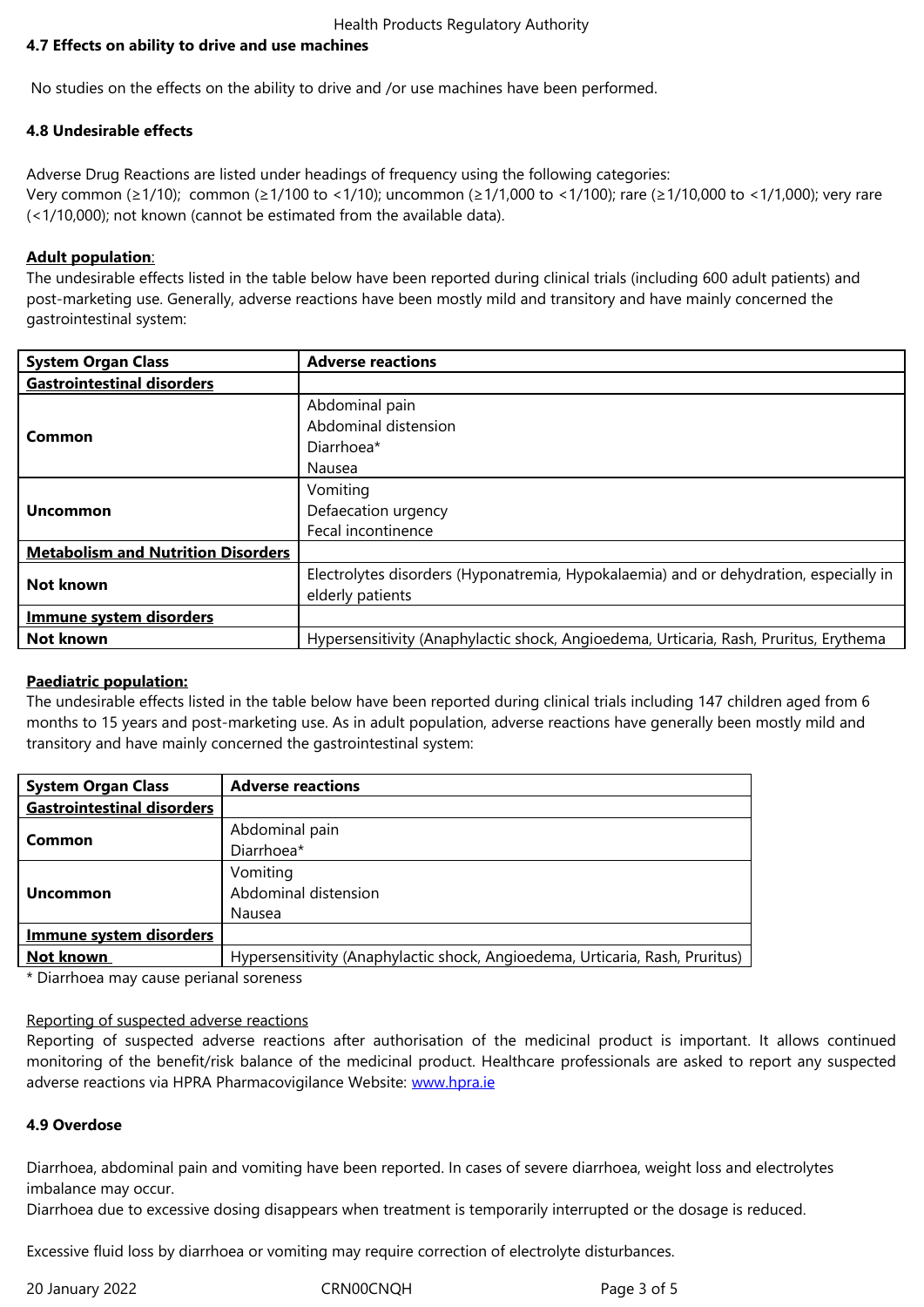#### **5 PHARMACOLOGICAL PROPERTIES**

#### **5.1 Pharmacodynamic properties**

Osmotically acting laxatives. ATC code: A06AD15. High molecular weight (4000) macrogols are long linear polymers which retain water molecules by means of hydrogen bonds. When administered by the oral route, they lead to an increase in volume of intestinal fluids. The volume of unabsorbed intestinal fluid accounts for the laxative properties of the solution.

#### **5.2 Pharmacokinetic properties**

The pharmacokinetic data confirm that macrogol 4000 undergoes neither gastrointestinal resorption nor biotransformation following oral ingestion.

#### **5.3 Preclinical safety data**

Toxicological studies in different species of animals did not reveal any signs of systemic or local gastrointestinal toxicity of macrogol 4000. Macrogol 4000 had no teratogenic or , mutagenic effect. Potential drug interactions studies performed in rats on some NSAIDs, anticoagulants, gastric antisecretory agents, or on a hypoglycaemic sulfamide showed that IDROLAX did not interfere with gastrointestinal absorption of these compounds. No carcinogenicity studies have been performed.

#### **6 PHARMACEUTICAL PARTICULARS**

#### **6.1 List of excipients**

Saccharin sodium (E954**)** Orange-grapefruit flavour\*\*

#### \*\*Composition of the orange-grapefruit flavour

Orange and grapefruit essential oils, concentrated orange juice, citral, acetaldehyde, linalol, ethyl butyrate, alpha terpineol, octanal, beta gamma hexenol, maltodextrin, gum arabic, sorbitol (E420), Butylated hydroxyanisole BHA (E320) and sulphur dioxide (E220).

#### **6.2 Incompatibilities**

Not applicable.

#### **6.3 Shelf life**

3 years

#### **6.4 Special precautions for storage**

This medicinal product does not require any special storage conditions.

#### **6.5 Nature and contents of container**

(Paper / Aluminium / PE) sachet. Single dose sachets presented in pack sizes of 10, 20, 50 and 100 sachets. Not all pack sizes may be marketed.

#### **6.6 Special precautions for disposal and other handling**

No special requirements.

20 January 2022 CRN00CNQH Page 4 of 5